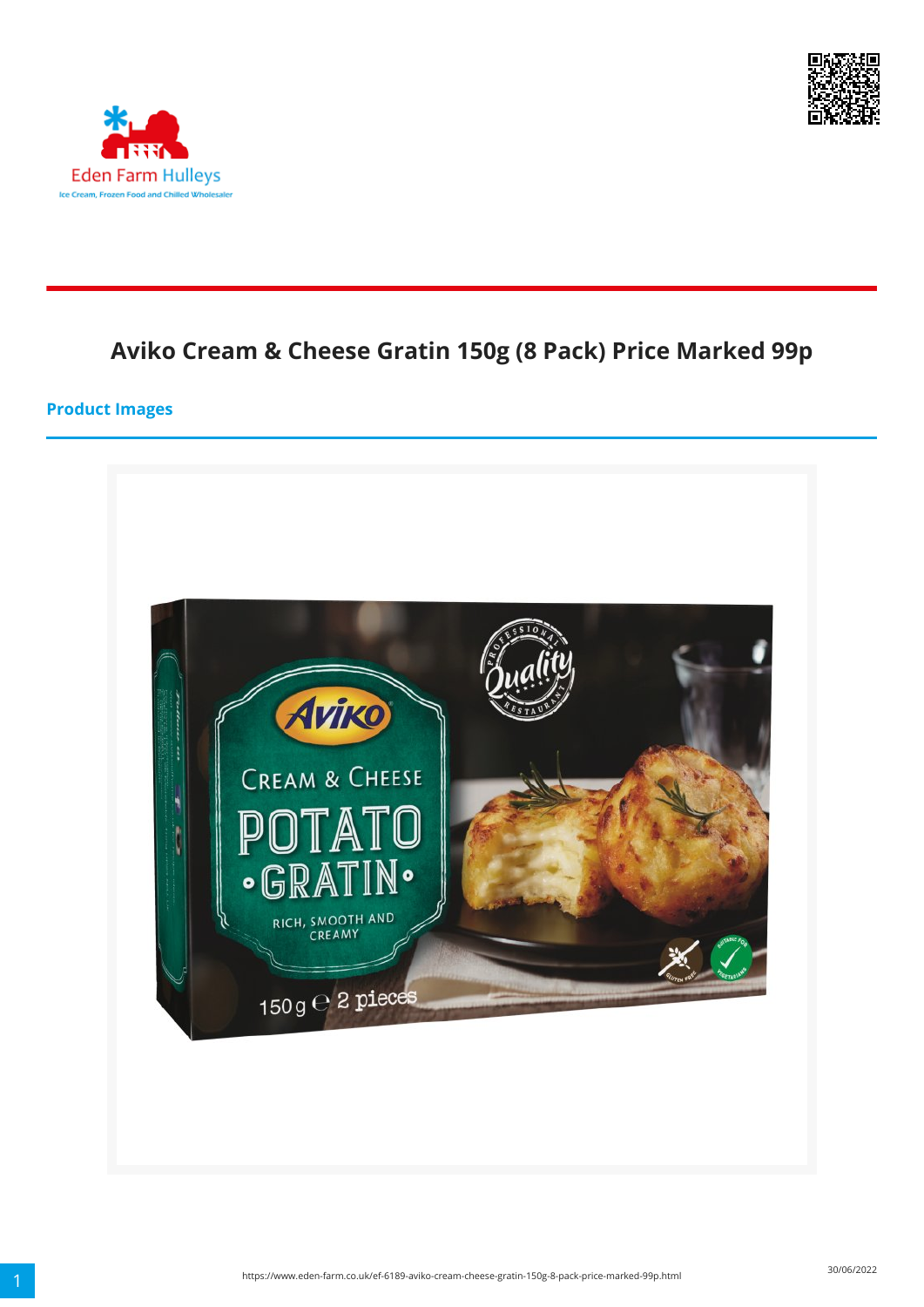### **Additional Information**

| Product Code        | 6189                    |
|---------------------|-------------------------|
| Suitable For        | Vegetarian, Gluten Free |
| <b>Price Marked</b> | Yes                     |
| <b>VAT Rate</b>     | 0% (Zero)               |
|                     |                         |

### **Storage**

| Temperature        | Frozen                                                                                                                        |
|--------------------|-------------------------------------------------------------------------------------------------------------------------------|
| <b>Ingredients</b> |                                                                                                                               |
| Ingredients        | Potatoes<br>Cream 45%<br><b>Emmental Cheese 7%</b><br>Salt<br>Stabiliser (E461)<br><b>Natural Garlic Flavouring</b><br>Spices |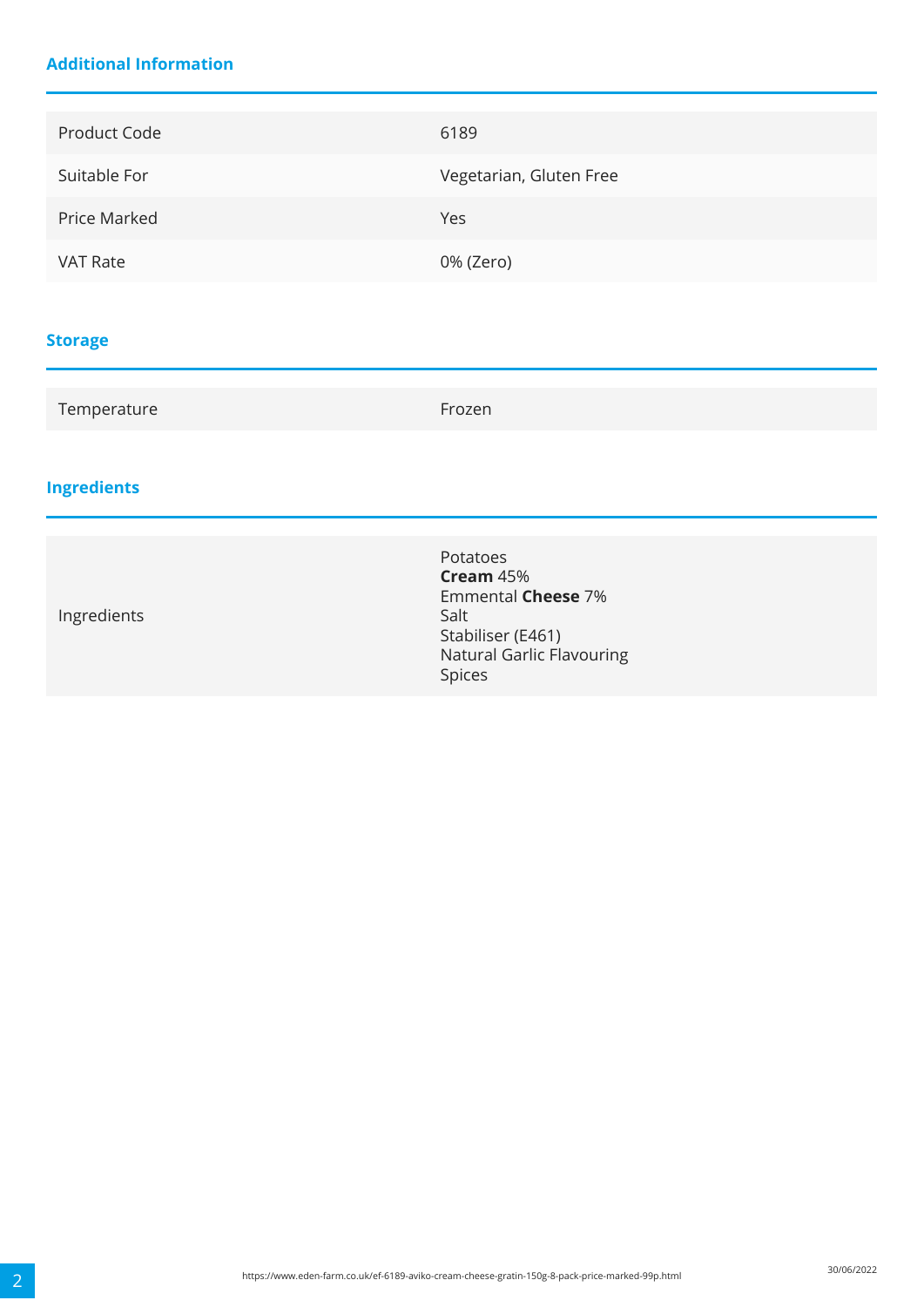### **Allergens**

| Celery      | $\mathsf{No}$                |
|-------------|------------------------------|
| Gluten      | $\rm No$                     |
| Crustacea   | $\mathsf{No}$                |
| Eggs        | $\mathsf{No}$                |
| Fish        | $\mathsf{No}$                |
| Lupin       | $\mathsf{No}$                |
| Milk        | Yes                          |
| Molluscs    | $\rm No$                     |
| Mustard     | $\mathsf{No}$                |
| <b>Nuts</b> | $\operatorname{\mathsf{No}}$ |
| Peanuts     | $\rm No$                     |
| Sesame      | $\rm No$                     |
| Soya        | $\rm No$                     |
| Sulphites   | $\mathsf{No}$                |

## **Dietary Information**

| Approved for a Halal           | No. |
|--------------------------------|-----|
| Approved for a Kosher Diet     | No. |
| Suitable for Coeliacs          | Yes |
| Suitable for Lactose-Free Diet | No. |
| Suitable for a Vegan           | No. |
| Suitable for a Vegetarian      | Yes |